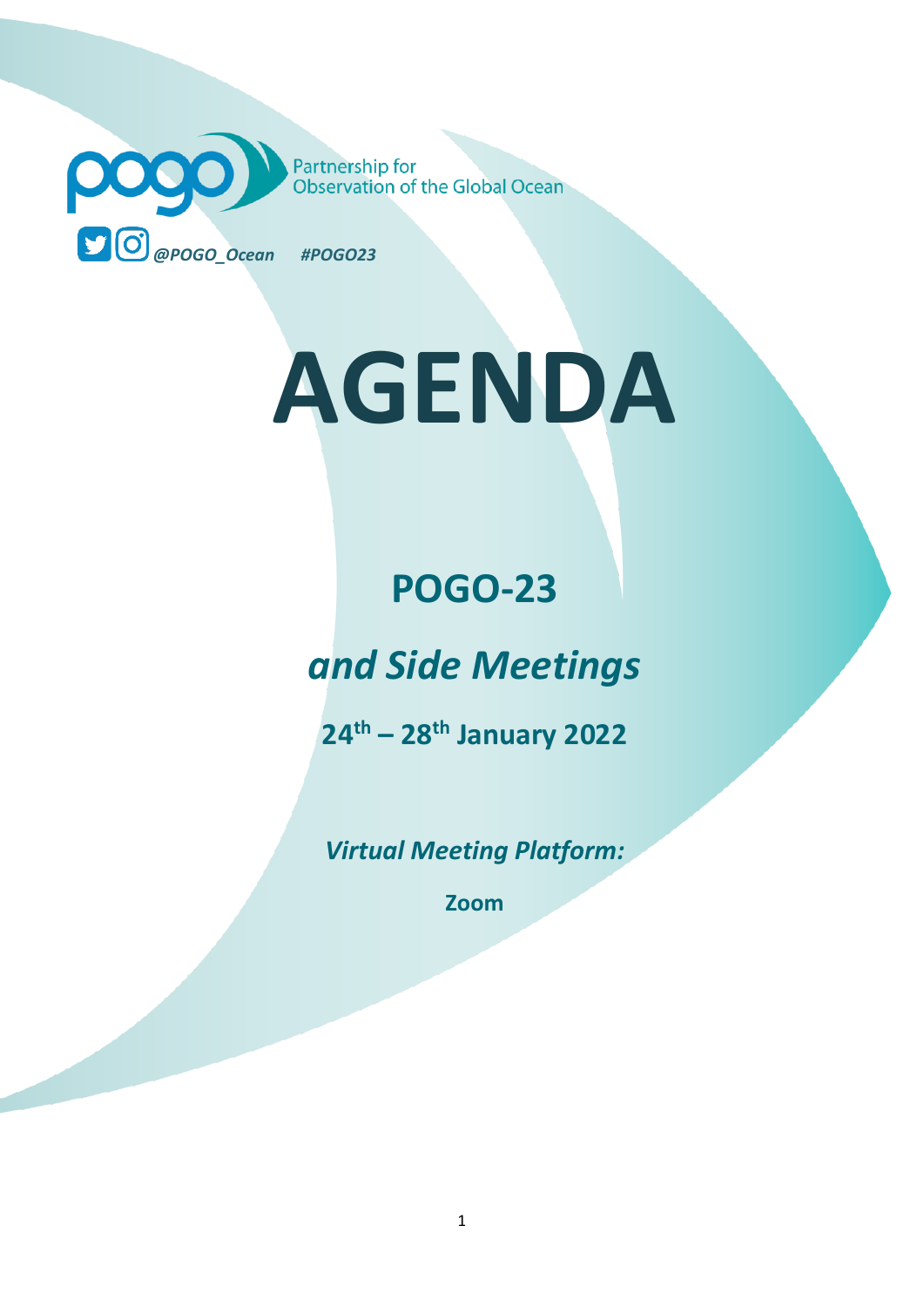# **Agenda**

### **23 rd POGO Annual Meeting (POGO-23) and Side Meetings Week at a glance**

#### **Key:**

| Live Update Sessions, accessible though Zoom, open to all registered   |
|------------------------------------------------------------------------|
| participants                                                           |
| Live Thematic Sessions, accessible though Zoom, open to all registered |
| participants                                                           |
| Live, closed sessions, accessible though Zoom                          |

|                                | <b>Mon</b><br>24 Jan                                                                        | <b>Tues</b><br>25 Jan                                                                       | Wed<br>26 Jan                                                                                                               | <b>Thurs</b><br>27 Jan                                 | Fri<br>28 Jan |
|--------------------------------|---------------------------------------------------------------------------------------------|---------------------------------------------------------------------------------------------|-----------------------------------------------------------------------------------------------------------------------------|--------------------------------------------------------|---------------|
|                                | <b>POGO-23</b><br><b>Open Meeting</b>                                                       | <b>POGO-23</b><br><b>Open Meeting</b>                                                       | <b>POGO-23</b><br><b>Open Meeting</b>                                                                                       | POGO AGM<br><b>Closed session</b>                      |               |
| UTC Morning/early<br>afternoon | $12:00 - 14:00$<br><b>Session 1</b><br>Overview and<br>status of POGO<br>activities         | $11:30 - 12:30$<br><b>Session 2</b><br>Presentations by<br>(new) POGO<br>members            | $11:30 - 12:30$<br><b>Session 3</b><br>New/emerging<br>initiatives by<br>POGO members                                       | $06:00 - 08:00$<br><b>AGM Part 1</b><br>(members only) |               |
|                                |                                                                                             |                                                                                             |                                                                                                                             |                                                        |               |
| <b>UTC Afternoon</b>           | $14:30 - 16:00$<br><b>Thematic Session</b><br>A<br>POGO & the UN<br><b>Decade</b>           | $13:00 - 14:30$<br><b>Thematic Session</b><br>$\mathbf c$<br><b>Engagement with</b><br>GOOS | $14:00 - 16:00$<br><b>Reporting back</b><br>from Thematic<br><b>Session leaders</b><br>and discussion of<br>recommendations | $13:00 - 15:00$<br><b>AGM Part 2</b><br>(members only) |               |
|                                | $16:30 - 18:00$<br><b>Thematic Session</b><br>B<br>Ocean sound EOV<br>& low-cost<br>devices | $15:00 - 16:30$<br><b>Thematic Session</b><br>D<br><b>OBON</b>                              |                                                                                                                             | $15:00 - 16:30$<br><b>Board Meeting</b>                |               |
| UTC evening                    |                                                                                             | $17:00 - 18:30$<br><b>Thematic Session</b><br>F<br>Ocean obs &<br>indigenous<br>knowledge   |                                                                                                                             |                                                        |               |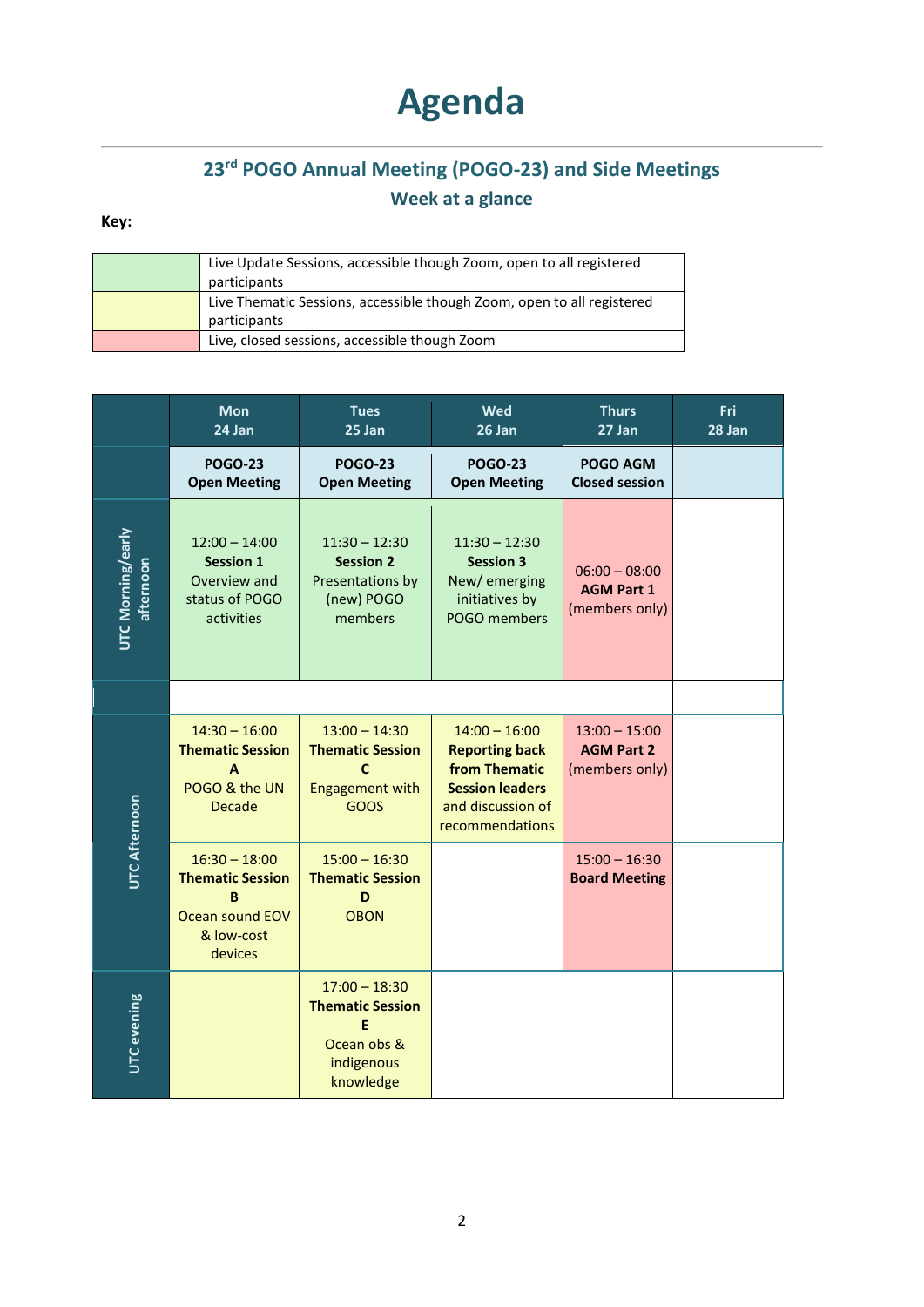# **23 rd POGO Annual Meeting (POGO-23) 24 th – 28 th January 2022**

*Venue: Zoom (meeting links on password-protected web page [https://pogo](https://pogo-ocean.org/pogo-23-documents-and-links/)[ocean.org/pogo-23-documents-and-links/](https://pogo-ocean.org/pogo-23-documents-and-links/))*

## **Monday 24 th January**

#### **Session 1: Updates on POGO activities (Chair: Aileen Tan Shau Hwai)**

#### *12:00 – 14:00 UTC*

| <b>Title</b>                        | <b>Speaker</b>                 | Time (UTC) |
|-------------------------------------|--------------------------------|------------|
| Welcome and highlights              | Nick Owens                     | 12:00      |
| Progress reports                    |                                |            |
| POGO/general                        | Sophie Seeyave                 | 12:15      |
| POGO/capacity building/NANO         | Lilian Krug                    | 12:25      |
| POGO/Comms                          | Fiona Beckman                  | 12:35      |
| Reports on Working Groups/Projects: |                                |            |
| <b>SMART Cables Initiative</b>      | <b>Bruce Howe</b>              | 12:45      |
| <b>COLLECT</b>                      | Ana Catarino & Edem Mahu       | 12:55      |
| <b>BIOTTA</b>                       | Edem Mahu                      | 13:00      |
| Data Acquisition in Gulf of Guinea  | Nubi Olubunmi Ayoola           | 13:05      |
| <b>OpenMODs</b>                     | Riccardo Gerin/ Marco Marcelli | 13:10      |
| <b>ERIKA</b>                        | Eva Brodte & Karen Wiltshire   | 13:15      |
| <b>BEACON</b>                       | Lailah Akita                   | 13:20      |
| <b>SEAGRASS</b>                     | Aileen Tan Shau Hwai           | 13:25      |
| Ocean Best Practices Workshop       | Pier Luigi Buttigieg           | 13:30      |
| WAMS                                | <b>Matt Frost</b>              | 13:35      |
| Q&A                                 |                                | 13:40      |

#### **Thematic Session A: POGO and the UN Decade of Ocean Science for Sustainable Development (Co-Chairs: Francisco Arias & Fei Chai)** *14:30 – 16:00 UTC*

#### **Session outline/objectives:**

The session will provide an update to the members on the status of UN Decade implementation and provide opportunities/encouragement for members to be part of Decade. The discussion will then focus on how POGO can contribute to the Decade, potentially as an Implementing Partner. The scope of POGO's proposal to be a Decade Implementing Partner will be discussed (e.g. to reach out to underrepresented parts of the world, fill gaps in coordination, coordinate specific actions in ocean observing and/or capacity development).

#### **Presentations:**

- Update on the UN Ocean Decade: Margaret Leinen (10min)
- Example of global programme related to observations –DITTO: Martin Visbeck (10 min)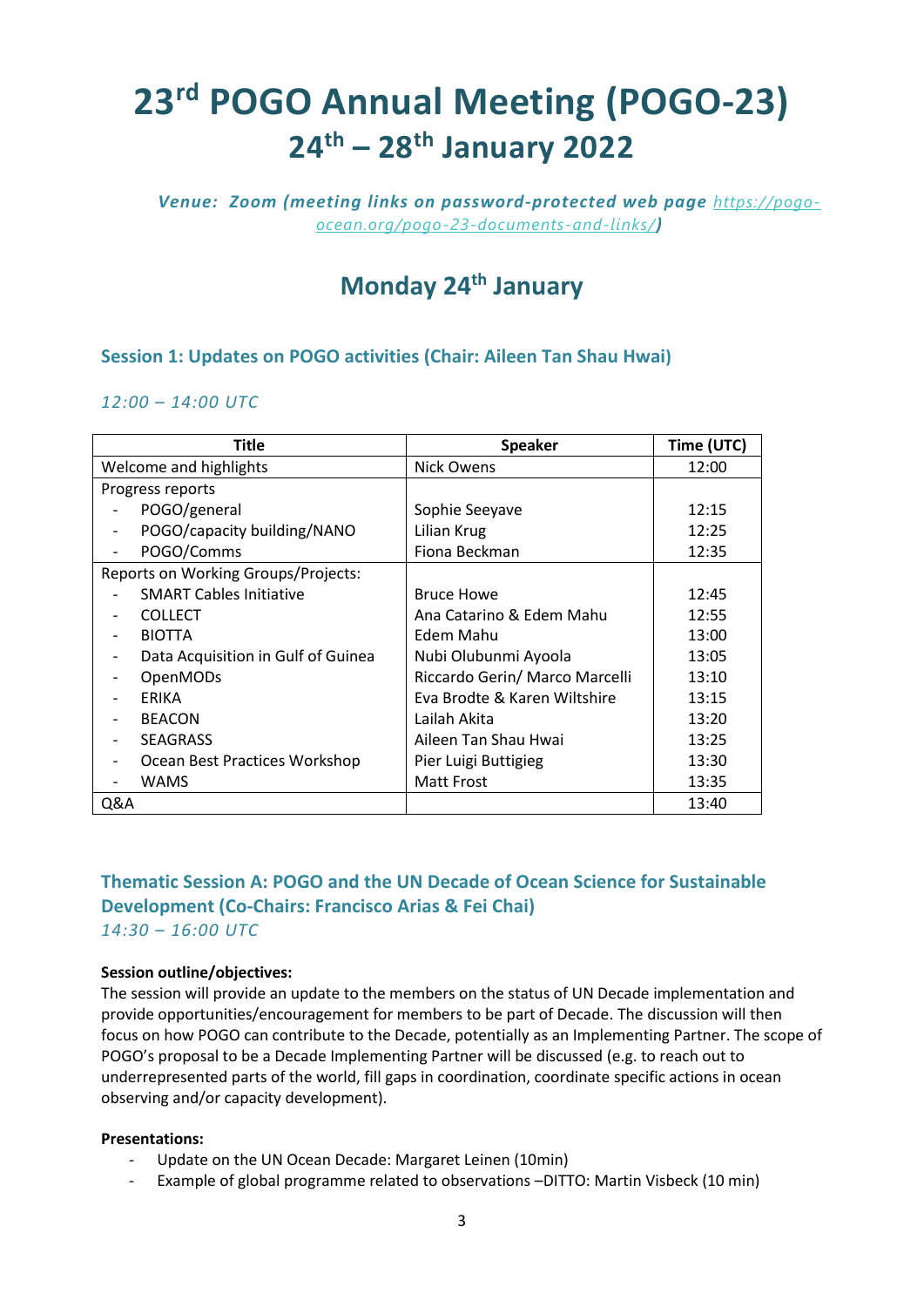- Example of global programme for capacity development- OTGA: Claudia Delgado (10min)
- Example of regional programme –Coastal SOS: Yawei Luo (10min).

#### **Thematic Session B: Ocean sound Essential Ocean Variable and low-cost acoustic devices (Co-Chairs Gilles Lericolais & Peter Tyack)** *16:30 – 18:00 UTC*

#### **Session outline/objectives:**

The discussion will engage the membership in thinking about possible expansion of the JPI Oceans model for funding international projects on ocean sound -particularly thinking about how this could be applied to fund development of low-cost acoustic recording devices (as follow-up to IQOE workshop held in Dec 2021). The discussion will also focus on other mechanisms for funding follow-up work on the low-cost sensors topic (XPrize-type competitions, hackathons etc) and on the establishment of a global hydrophone network as a first step in implementing the Ocean Sound EOV as part of GOOS.

#### **Presentations:**

- Update on IQOE activities related to sustained ocean sound observations: Peter Tyack (15 min)
- UN Decade programme on the Maritime acoustic Environment: Kyle Becker (15 min)
- Update on JPI Oceans Action on ocean sound: Angelo Camerlenghi (15 min).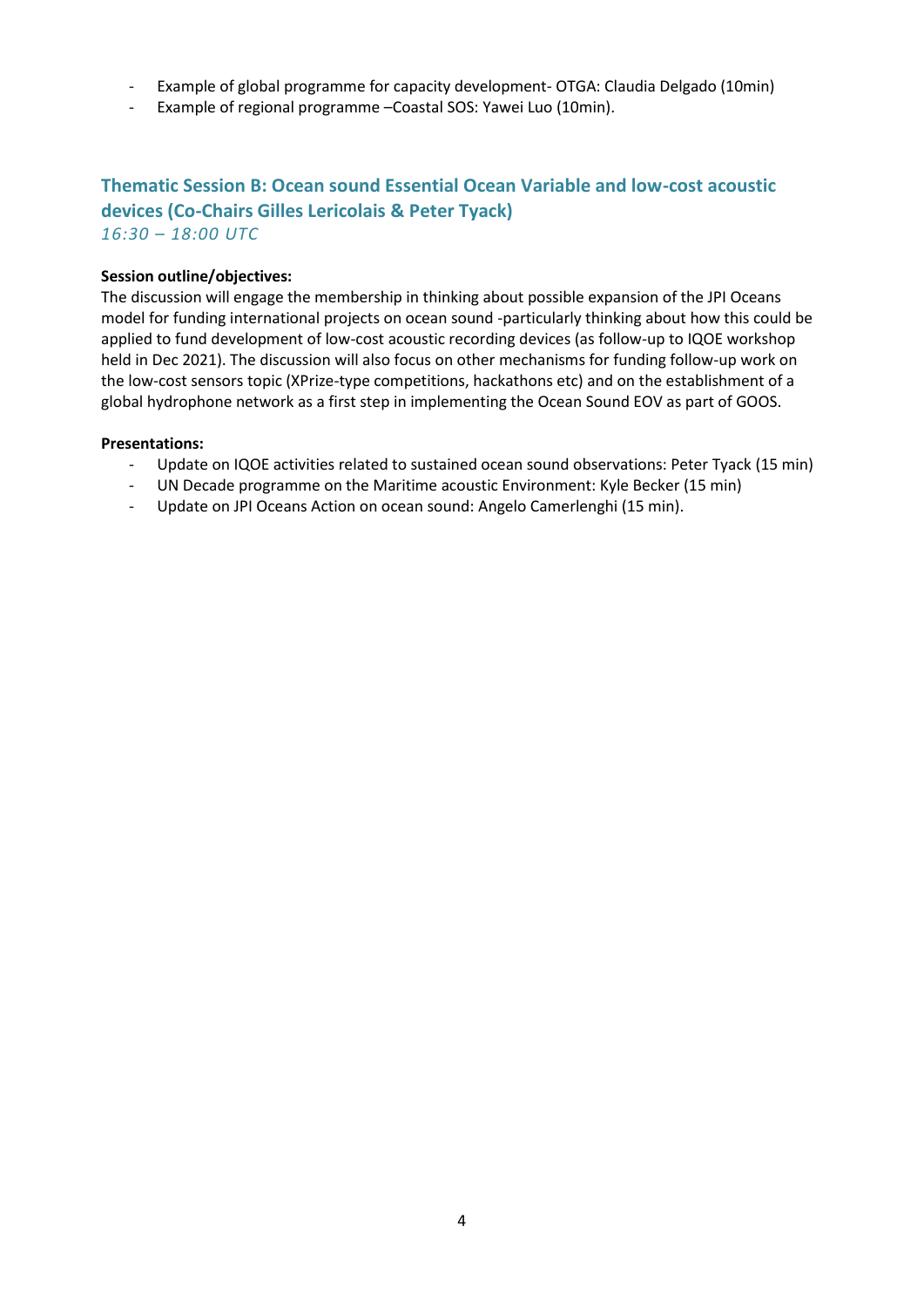## **Tuesday 25 th January**

#### **Session 2: Presentations by new and existing POGO members (Chair: Nick Owens)**

#### **11:30 – 12:30 UTC**

| <b>Title</b>        | <b>Speaker</b>                        | Time (UTC) |
|---------------------|---------------------------------------|------------|
| University of Lagos | Joseph Nkwoji & Amii Obiakara-Amaechi | 11:30      |
| <b>NIOZ</b>         | Han Dolman                            | 11:40      |
| <b>QNLM</b>         | Zhaohui Chen                          | 11:50      |
| Ifremer             | François Houllier                     | 12:00      |
| OFI                 | Anya Waite                            | 12:10      |
| Q&A                 |                                       | 12:20      |

#### **Thematic Session C: Engagement with GOOS (Co-Chairs: Anya Waite & Ed Hill)** *13:00 – 14:30 UTC*

#### **Session outline/objectives:**

This session aims to better define the differences as well as the synergies between POGO and GOOS, in order to develop a plan for more effective collaboration and maximised use of each organisation's resources. The session will build on some discussions already held between GOOS and POGO, which are summarised in the "POGO-GOOS Relationship Paper" and will aim to produce some concrete outcomes (i.e. agreed next steps). The discussion will elaborate on the following parts of the POGO-GOOS document: (1) Areas where collaboration already exists, (2) Areas where there is currently little collaboration, and (3) the way forward (specific mechanisms for cross-communication and implementation).

#### **Thematic Session D: Ocean Biomolecular Observing Network (Co-Chairs: Margaret Leinen & Willie Wilson)**

*15:00 – 16:30 UTC*

#### **Session outline/objectives:**

This session will provide an update on the OBON Programme endorsed by the UN Ocean Decade. This will be followed by discussion of topics where OBON could benefit from the input of POGO members.

#### **Presentations:**

- Introductory presentation about OBON and update on progress since Jan 2021: Margaret Leinen (10min)
- MBON/community of practice: Emmett Duffy (5min)
- Update on data issues: Pier Luigi/Raissa Meyer (5min)

#### **Discussion topics:**

- Nomination of new SAC members from parts of the world not currently represented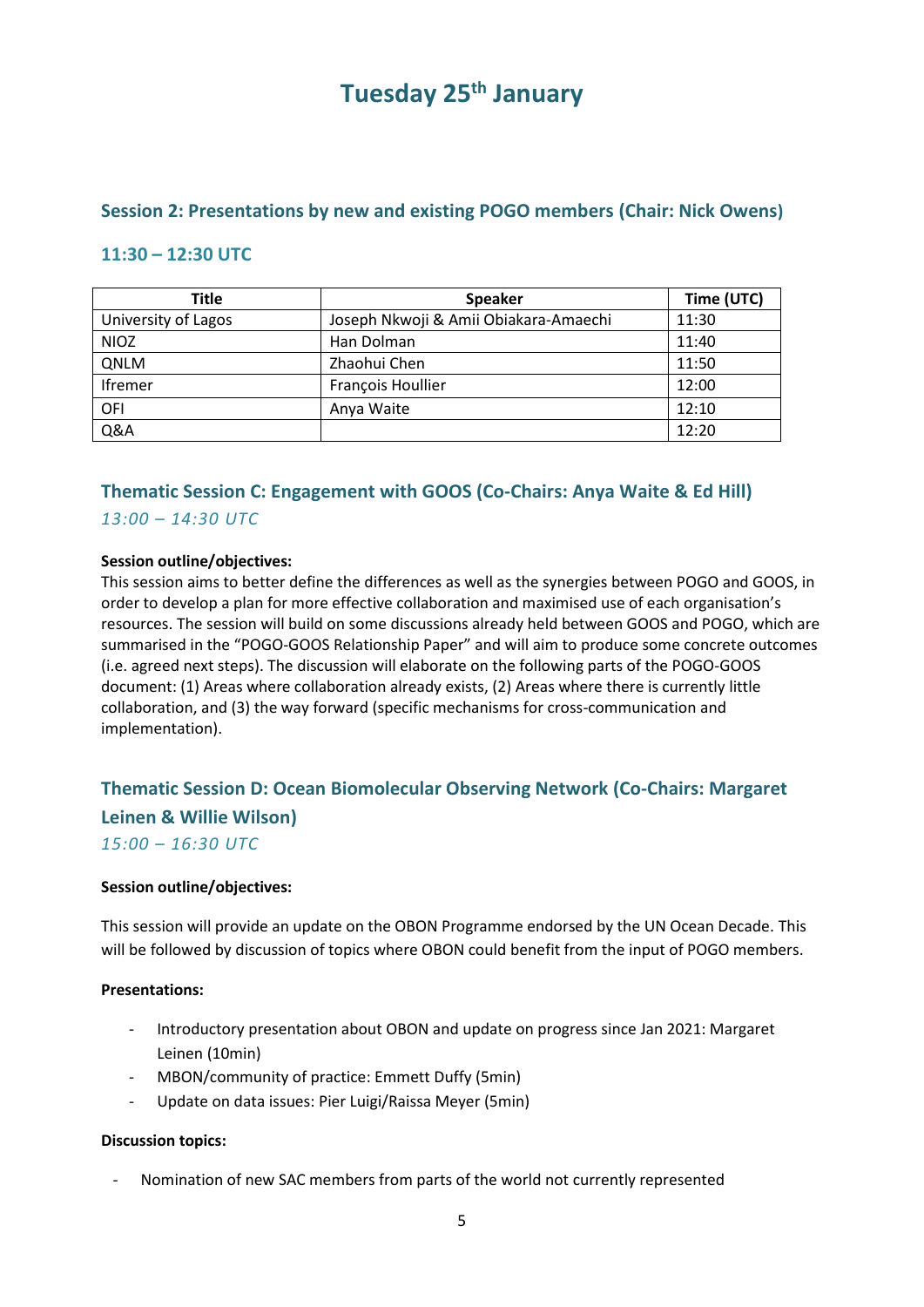- Input on Ministries/agencies etc and the management issues in member countries that will be end-users of OBON/biomolecular products
- Projects that are being proposed for endorsement examples EMO-BON (Nicolas Pade), Scripps (Andy Allen), A-Fish-DNA-Scan (A. Miguel Piecho-Santos), 5 min each
- Capacity development needs examples of success in Benin (Zacharie Sohou) and Malaysia (Aileen Tan Shau Hwai) and the EU project AltantECO (Daniele Iudicone), 5min each.

#### **Thematic Session E: Ocean observations and indigenous knowledge (Co-Chairs: Kim Juniper & Ken Paul)** *17:00 – 18:30 UTC*

#### **Session outline/objectives:**

This session will explore Indigenous ocean observing in the context of Indigenous Protected and Conserved Areas, which are waters where Indigenous governments have the primary role in protecting and conservating ecosystems through Indigenous laws, governance and knowledge systems. Ocean observations are an important component of biodiversity conservation. Continuous, long-term observations of seawater properties, physical habitat condition, and presence/absence and abundances of marine species enable the establishment of baselines of natural variability and the identification of trends related to climate change, resource extraction, habitat loss and conservation measures. These observations also inform the development of a broader societal understanding of marine biodiversity and its connection to ocean health. Panelists will discuss the role of traditional knowledge and ways of knowing in biodiversity conservation, the ecological validity of direct observations by people out on the land and on the sea, as well as the need for capacity development for scientific observations.

#### **Panelists**

- Kim Juniper (Ocean Networks Canada)
- Ken Paul (Wolastoqey Nation in New Brunswick, Canada)
- Russ Jones (Haida Nation, Canada)
- Angie Gillis (Confederacy of Mainland Mi'kmaq, Canada)
- Claudia Barón-Aguilar (Wayuu Indigenous community, Colombia).

#### **Presentations**

- Presentation of panelists and topic: Kim Juniper (5 minutes)
- Introductory presentation on Indigenous Protected and Conserved Areas: Ken Paul (10 minutes)
- Ocean observing and governance of ocean space in Haida Gwai: Russ Jones (10 minutes)
- Capacity development requirements for connecting traditional knowledge and scientific practices: Angie Gillis (10 minutes)
- Indigenous ocean observing and biodiversity conservation in South and Central America: Claudia Baron (10 minutes)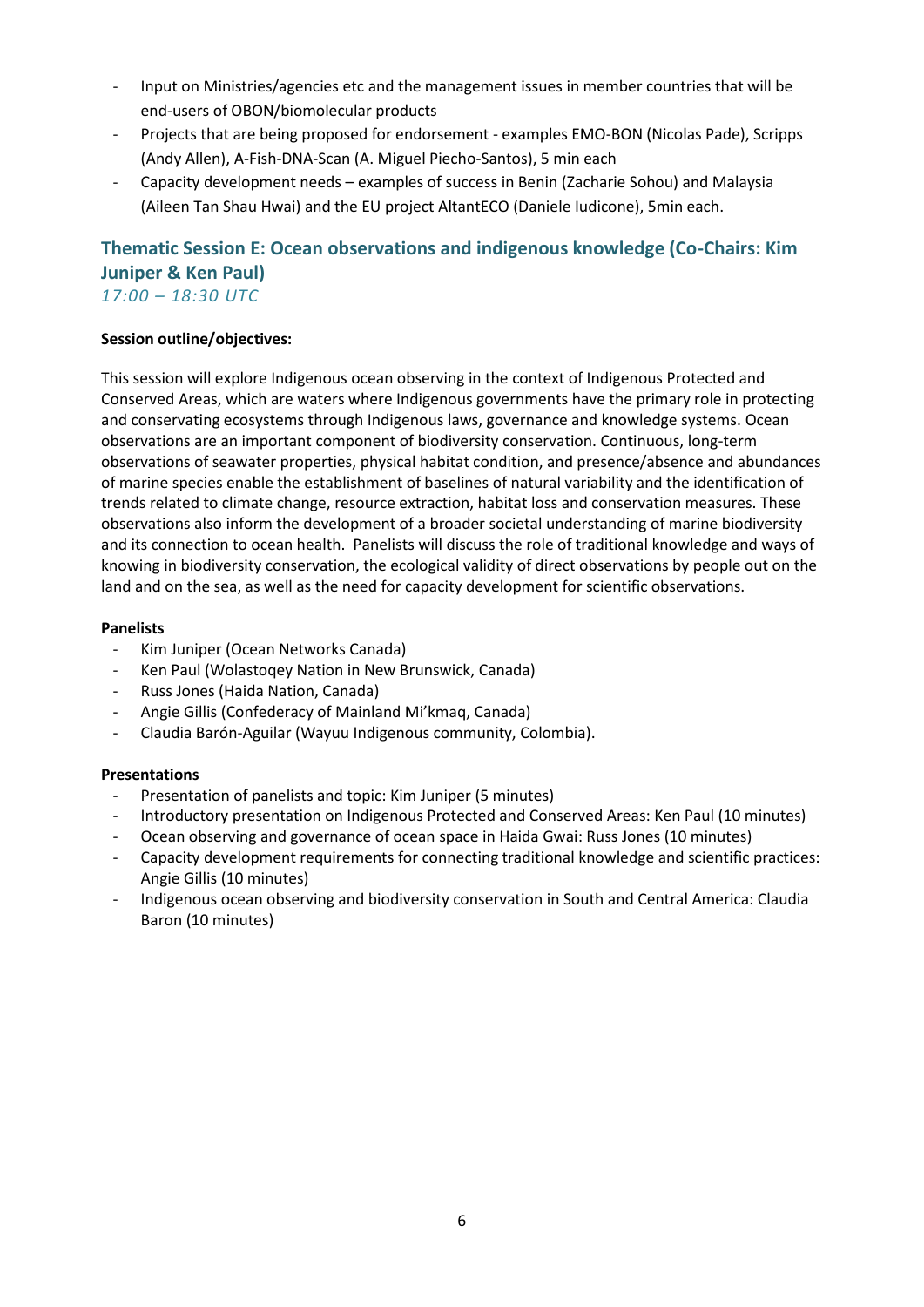## **Wednesday 26 th January**

## **Session 3: Introduction of new/emerging initiatives by members (Chair: Henk Brinkhuis)**

*11:30 – 12:30 UTC*

| <b>Title</b>                                                                                                                                                            | <b>Speaker</b> | <b>Time</b><br>(UTC) |
|-------------------------------------------------------------------------------------------------------------------------------------------------------------------------|----------------|----------------------|
| Each member has 2 min to introduce verbally a new development/project/<br>initiative at their institute.                                                                | All members    | 11:30                |
| Note: Powerpoint slides can be provided in advance and will be made<br>available to participants. Members will not be able to present the slides<br>during their 2 min. |                |                      |

#### **Reports back from Thematic Sessions and discussion of recommendations (Chair: Nick Owens)**

*14:00 – 15:30 UTC Groups reporting back in plenary*

*15:30 – 16:00 UTC Summary of recommendations and meeting closure*